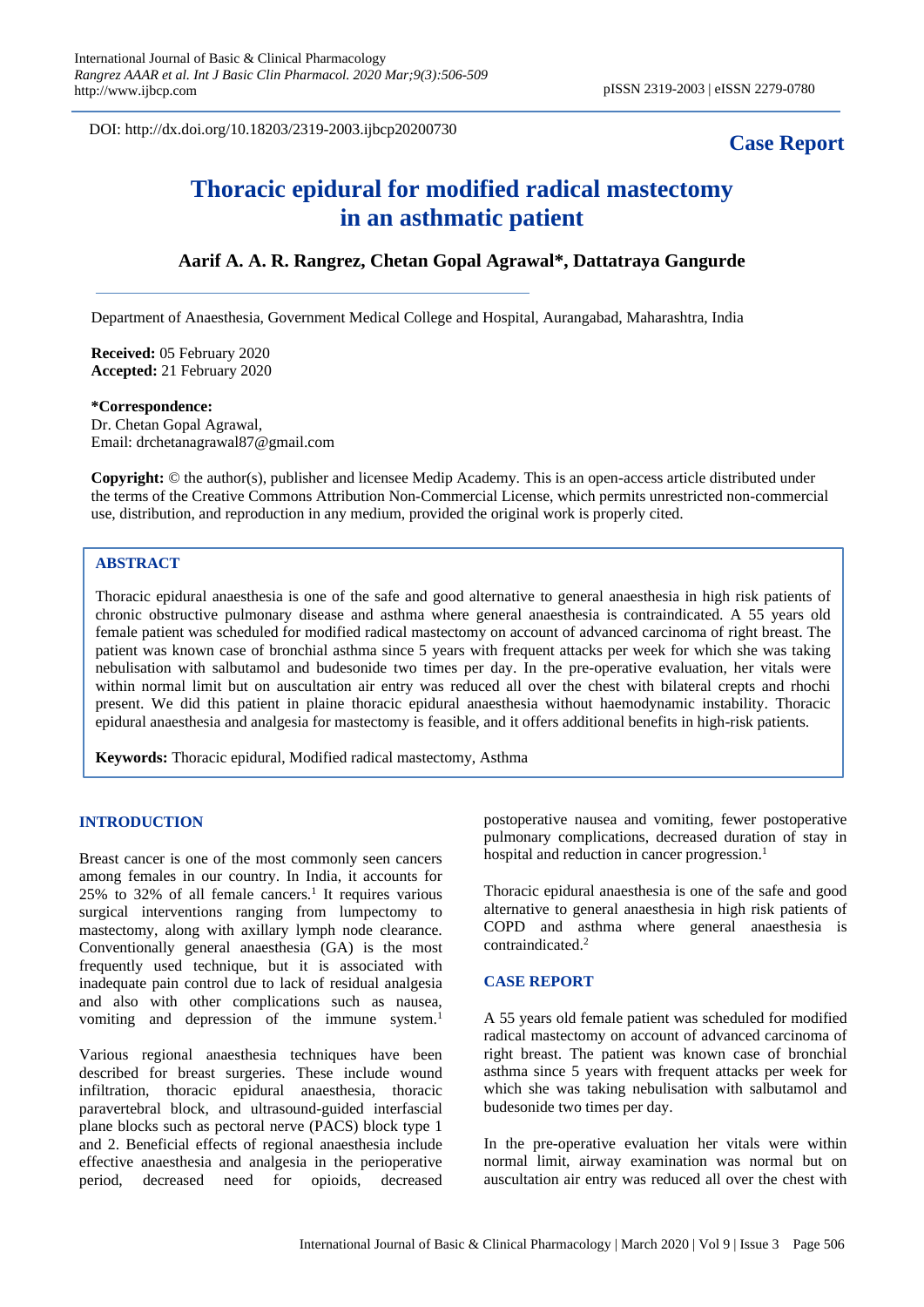bilateral crepts and rhochi present. Her bedside pulmonary function test was (breath holding time 10 seconds, single breath count 6 seconds). So, we optimised patient with nebulisation, deep breathing exercises, Injectable steroids and antibiotics cover for 5 days. After 5 days there was mild improvement in respiratory system, her X-ray chest was suggestive of COPD changes, noncontrast head computed tomography chest shows hyper-inflated lung field suggestive of bilateral COPD changes, electrocardiography (ECG) was normal, other routine investigations was within normal limits. On the evening before surgery her BP was 140/90 and pulse rate was 88/minute, RR was 20/minute. Based on the comorbid conditions, she was assigned class to III of the American Society of Anesthesiologists classification scheme. She was counselled for thoracic epidural anaesthesia, as general anaesthesia was considered a riskier alternative, and consent for the procedure was obtained.

In operation theatre, a multiparameter monitor was attached to patient, measuring Spo2, non invasive blood pressure, ECG. Baseline values were as follows: PR was 84/min, BP was 140/90 mm Hg, and Spo2 - 96%. In the sitting position, a midline thoracic epidural was inserted in T4-T5 space using 18G Tuohys epidural needle and loss of resistance to air technique. The skin epidural depth was 5 cm, and 4 cm of the epidural catheter was left in situ in the epidural space in cephalad direction, and the catheter was fixed to back.



**Figure 1: Right carcinoma breast (pre-op).** 

After a test dose of 3 ml of 1.5% lidocaine with adrenaline, a loading dose of 5 ml of 2% lidocaine with adrenaline 1:200,000 and 9 ml of ropivacaine (0.75%) was given as loading dose.

Ten minutes later, a sensory block height of T1 to T8 was achieved bilaterally, and the surgery commenced. The breast tissues and tumour were excised en bloc, including fibrofatty tissues of the medial aspect of the right axilla. Oxygen was given via face mask at 4 l/minute throughout the duration of the surgery, which lasted for 2 hours, 40

minutes. Inj. Ondansetron 4 mg IV, Inj. Midazolam - 1 mg and Inj. Fentanyl 50 mcg was given.



**Figure 2: Thoracic level T4-T5.**

The estimated blood loss was 600 ml; and a total of 1.5l of ringer lactate was infused. The patient remained haemodynamically stable and comfortable throughout the procedure.

Postoperatively, the patient was admitted to the intensive care unit for observation and pain management, which consisted of continuous infusion of 0.2% Ropivacaine at 4 ml/hour, for 48 hours. The patient resumed oral feeding about 6 hours postoperatively. The patient was discharged from the ICU and the hospital on the second and sixth postoperative days, respectively.

#### **DISCUSSION**

Mastectomy is traditionally performed under general anaesthesia. In a previous study, Balzarena documented the safety and superiority of thoracic epidural over general anaesthesia in 40 patients scheduled for mastectomy. In that study, thoracic epidural was found to be superior to general anaesthesia in terms of haemodynamic stability, reduced nausea and vomiting, lower analgesic consumption, superior postoperative analgesia, and shorter duration of hospitalisation.<sup>1,2</sup> Similar observations have been reported by other researchers.1,3,4,5

The infrequent use of thoracic epidural anaesthesia for oncologic breast surgeries in our environment may be attributed to fear of potential complications of thoracic epidural, which include spinal injury, epidural haemetoma and abscess, as well as postdural puncture headache. However, with experience and due precautions, these complications are extremely rare.1,5,6

Moreover, the benefits of thoracic epidural anaesthesia makes it a technique of choice in high risk patients.1,2 Previous studies have identified history of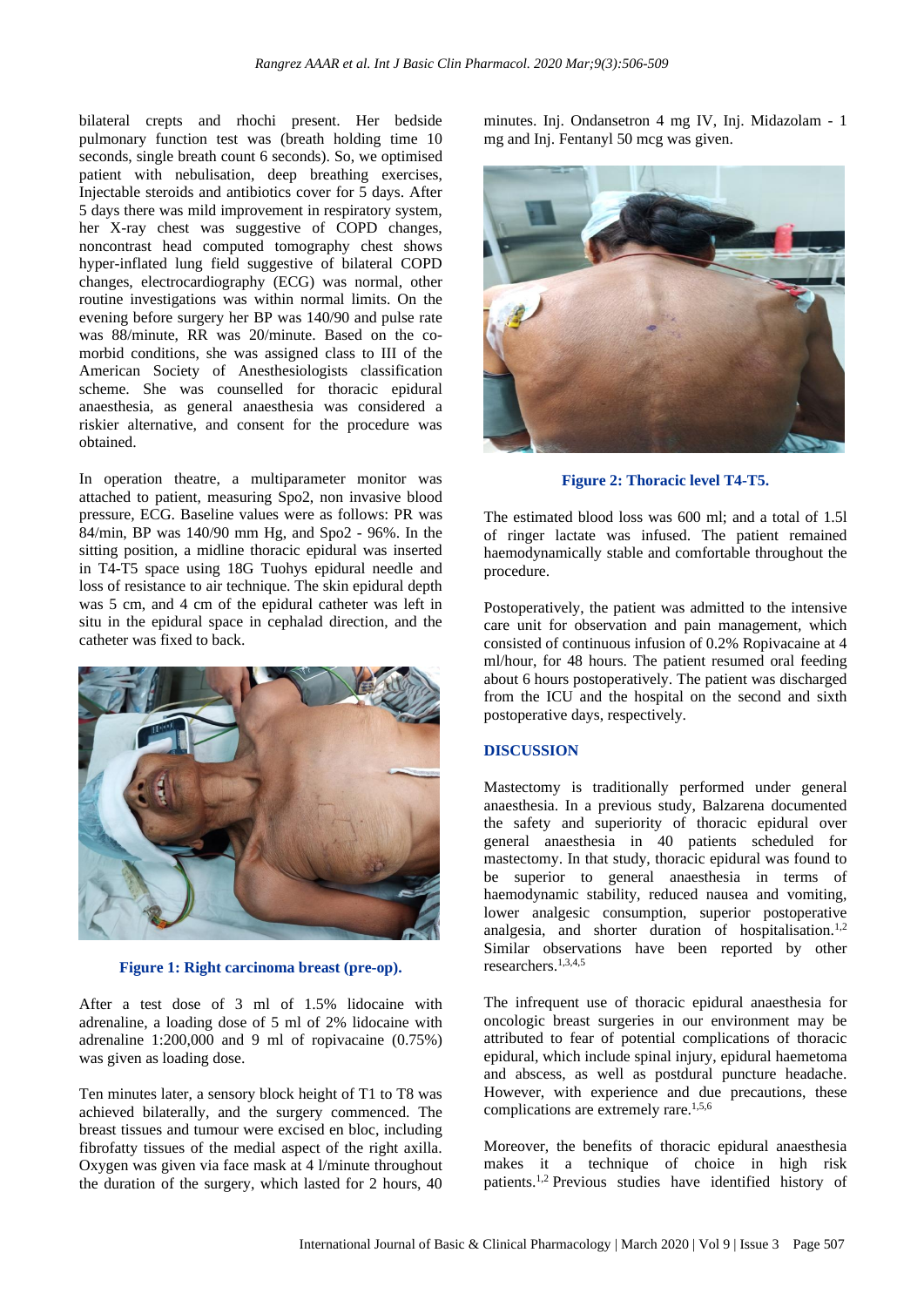hypertension as a risk factor for cardiovascular complications during general anaesthesia.<sup>7</sup> Hypertension has also reported to be more common intraoperatively in patients undergoing surgeries under general anesthesia compared to thoracic epidural.<sup>1,2</sup> During general anaesthesia, large increases in blood pressure are usually precipitated by laryngoscopy and intubation, surgical stimulation, and extubation.<sup>1,2</sup> These airway manipulations are usually avoided in thoracic epidural anaesthesia and hence our patient was haemodynamically stable throughout the procedure.

Surgery in diabetic patients is associated with greater perioperative mortality than surgery in nondiabetic subjects.<sup>1,8,9</sup> This is due in part to higher incidences of coronary heart disease, hypertension, renal insufficiency and hyperglycemia among patients with diabetes.<sup>1,9,10</sup> The metabolic response to surgery and anaesthesia promotes hyperglycaemia. This is due to the increased secretions of counterregulatory hormones (cathecolamines, cortisol, glucagon and growth hormone) and excessive release of inflammatory cytokines. $1,11$  The magnitude of the counterregulatory response relates to the severity of surgery, as well as the type of anaesthesia. General anaesthesia has been shown to result in higher blood glucose concentrations compared to local and epidural anaesthesia.<sup>9</sup> On the other hand, spinal epidural abscess is a rare but potentially life-threatening complication of spinal or epidural anaesthesia. This risk is increased in diabetic patients compared to nondiabetics.12,13 However, the risk-benefit assessment of our patient favoured epidural anaesthesia.

Regional anaesthesia, especially epidural where feasible, has been reported to be safer in asthmatic patients compared to general anaesthesia.<sup>14</sup> Apart from avoiding airway manipulations, which may trigger asthmatic attacks, epidural anaesthesia improves wheezing and ameliorates status asthmaticus.<sup>15</sup> Although our patient had an asthmatic attack 2 days prior to surgery and was treated, she remained stable throughout the procedure.

Etta et al, previously reported on thoracic epidural anaesthesia for laparotomy in an asthmatic patient.<sup>14</sup> Their patient developed acute asthmatic attack postoperatively in the general ward, and this was attributed to inadequate analgesia since pentazocine and paracetamol were used as per the surgeon's order for acute pain management. Our patient was admitted to the ICU for continuous epidural analgesia using a syringe pump for at least 48 hours postoperatively. This enabled the patient to receive the full benefit of epidural analgesia, since syringe pumps and nurses trained in epidural analgesia management were not available in the general ward.

#### **CONCLUSION**

Thoracic epidural anaesthesia and analgesia for mastectomy is feasible, and it offers additional benefits in high-risk patients.

#### **ACKNOWLEDGEMENTS**

The authors thank nursing and paramedical staff associated with operation theatre and PACU. Special thanks to surgical departments for their co-operation.

*Funding: No funding sources Conflict of interest: None declared Ethical approval: Not required*

#### **REFERENCES**

- 1. Etta OE, Udeme N. Thoracic epidural for modified radical mastectomy in a high-risk patient. Malawi Med J. 2017;29(1):61-2.
- 2. Balzarena SD. Comparative study between thoracic epidural block and general anaesthessia for oncologic mastectomy. Rev Bras Anestesiol. 2008;58(6):561-8.
- 3. Lynch EP, Welch KJ, Carabuena JM, Eberlein TJ. Thoracic epidural anaesthesia improves outcome after breast surgery. Ann Surg. 1995;222(5):663-9.
- 4. Asegaonkar BN, Zine SR, Takalkar UV, Kulkarni U, Asegaonkar SB, kodlikeri P. Thoracic epidural anaesthesia for modified radical mastectomy in carcinoma of breast patient with chronic obstructive pulmonary disease: A case report. Int J Case Reports Images. 2013;4(5):546-50.
- 5. Etta OE, Umeh K, Akpan SG. Thoracic epidural anaesthesia for major abdominal surgeries: experience in private hospital setting in Uyo, South-South Nigeria. SAJAA. 2016;22(3):86-8.
- 6. Tanaka K, Watanabe R, Harada T, Dan K. Extensive application of epidural anaesthesia and analgesic in a university hospital: Incidence of complications related to technique. Reg Anesth. 1993;18(1):34-8.
- 7. Howel SJ, Sear YM, Yeates D, Goldacre M, Sear JW, et al. Risk factors for cardiovascular death after elective surgery under general anaesthesia. Br J Anaesth. 1998;80:14-9.
- 8. Vishwanath RH. Thoracic Epidural anaesthesia for modified radical mastectomy in type 2 Diabetes mellitus patient. J Med Dent Sci. 2014;3(70):15002- 6.
- 9. Rehman HU, Mohammed K. Perioperative management of diabetic patients. Curr Surg. 2003;60:607-11.
- 10. Umpierrez GE, Isaacs SD, Bazargan N, et al. Hyperglycemia: an independent marker of in-hospital mortality in patients with undiagnosed diabetes. J Clin Endocrinol Metab. 2002;87:978-82.
- 11. Mizock BA. Blood glucose management during critical illness. Rev Endocr Metab Disorder. 2003;4:187-94.
- 12. Tang HJ, Lin HJ, Liu YC, Li CM. Spinal epidural abscess-experience with 46 patientsand evaluation of prognostic factors. J Infect. 2002;45(2):76-81.
- 13. Reihsaus G, Waldbaur H, Seeling W. Spinal epidural abscess: a meta-analysis of 915 patients. Neurosurg Rev. 2000;23(4):175-204.